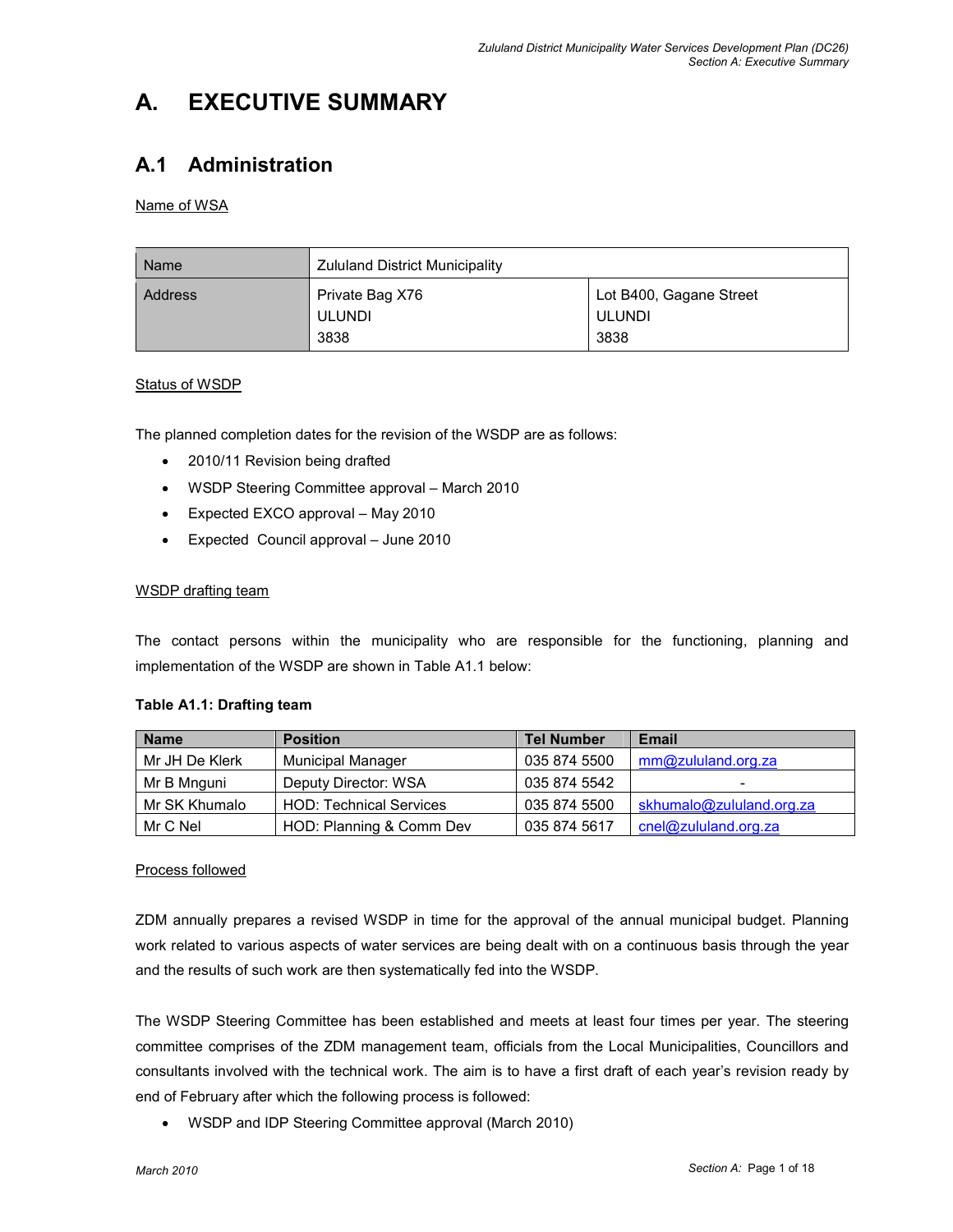- Representative Forum approval (April 2010) This forum comprises all Government Departments involved with the IDP process, all Councillors and role players from the private sector
- EXCO approval (May 2010)
- Advertise for public comment
- Council approval (June 2010)
- Submit to DWAF for approval

#### Public comments

The WSDP will be advertised during May 2010 for public comment.

#### Adoption record

The 2009/10 revision of the WSDP has been approved by the ZDM Council during June 2009.

#### WSDP co-ordinators

The WSDP process is managed by the Deputy Director: Water Services Authority in association with the HOD: Planning & Community Development and the HOD: Technical Services and their staff.

#### PMU

The ZDM PMU has been established and is functioning very well. The PMU unit comprises of a Deputy Director, two technical officers, project administrator and secretary. The PMU manager reports to the HOD: Technical Services and is responsible for the implementation of all projects scheduled by the WSA. The WSA unit is situated in the Planning Department and reports to the HOD: Planning. The organograms below indicates the split in functions related to water services:

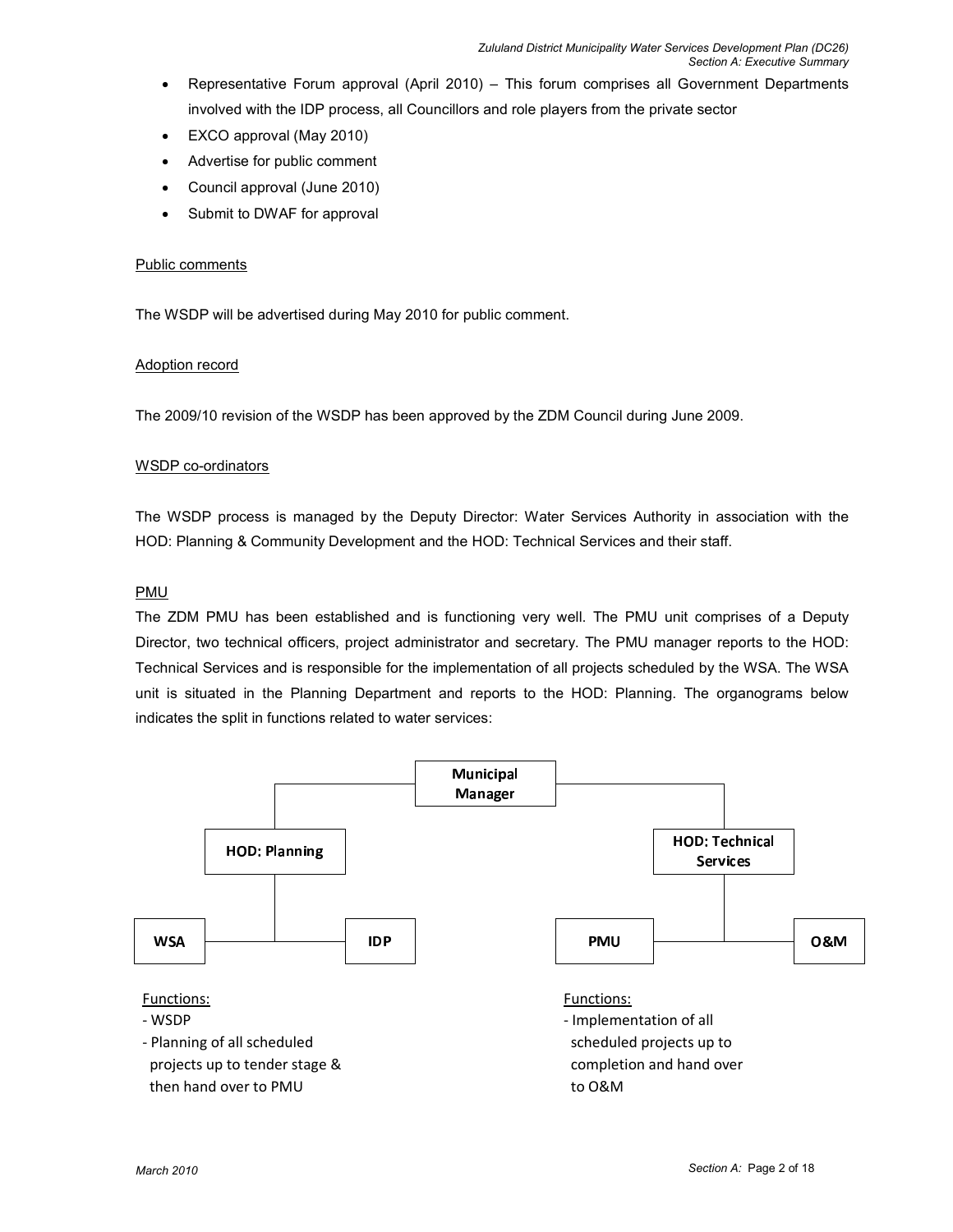#### DWAF transfers of assets

All transfer of assets and staff from DWAF to ZDM has been concluded.

#### Water services level policy

ZDM has compiled a Water Services policy and this is available from the ZDM website at www.zululand.org.za. The following levels of service for water and sanitation are available from the municipality:

|                 | <b>Domestic Water Supply</b> |                                                                                                                                                             |                          |                  |
|-----------------|------------------------------|-------------------------------------------------------------------------------------------------------------------------------------------------------------|--------------------------|------------------|
| <b>Service</b>  | <b>Level of Service</b>      | <b>Definition</b>                                                                                                                                           | <b>Applicable Tariff</b> | <b>Norms and</b> |
| Level           |                              |                                                                                                                                                             | <b>Structure</b>         | <b>Standards</b> |
| <b>Number</b>   |                              |                                                                                                                                                             |                          |                  |
| DW <sub>1</sub> | Full pressure                | Full pressure unrestricted                                                                                                                                  | Stepped block tariff     | Design           |
|                 | conventional                 | individual erf/yard connection                                                                                                                              |                          | specifications   |
|                 | house connection             |                                                                                                                                                             |                          |                  |
| DW <sub>2</sub> | Yard tank (RDP               | Restricted (to 200 per day)                                                                                                                                 | No charge                | Design           |
|                 | standard)                    | individual erf connection with                                                                                                                              |                          | specifications   |
|                 |                              | tank in yard                                                                                                                                                |                          |                  |
| DW <sub>3</sub> | Communal street              | Unrestricted full pressure                                                                                                                                  | No charge                | Design           |
|                 | taps (RDP                    | standpipe not further than                                                                                                                                  |                          | specifications   |
|                 | standards)                   | 200m from dwellings (shared                                                                                                                                 |                          |                  |
|                 |                              | by a number of consumers)                                                                                                                                   |                          |                  |
| DW4             | Rudimentary                  | Formalised supply:                                                                                                                                          | No charge                | Design           |
|                 |                              | Borehole equipped with<br>$\bullet$<br>hand pump<br>Protected spring<br>$\bullet$<br>Communal standpipe<br>$\bullet$<br>further than 200m from<br>dwellings |                          | specifications   |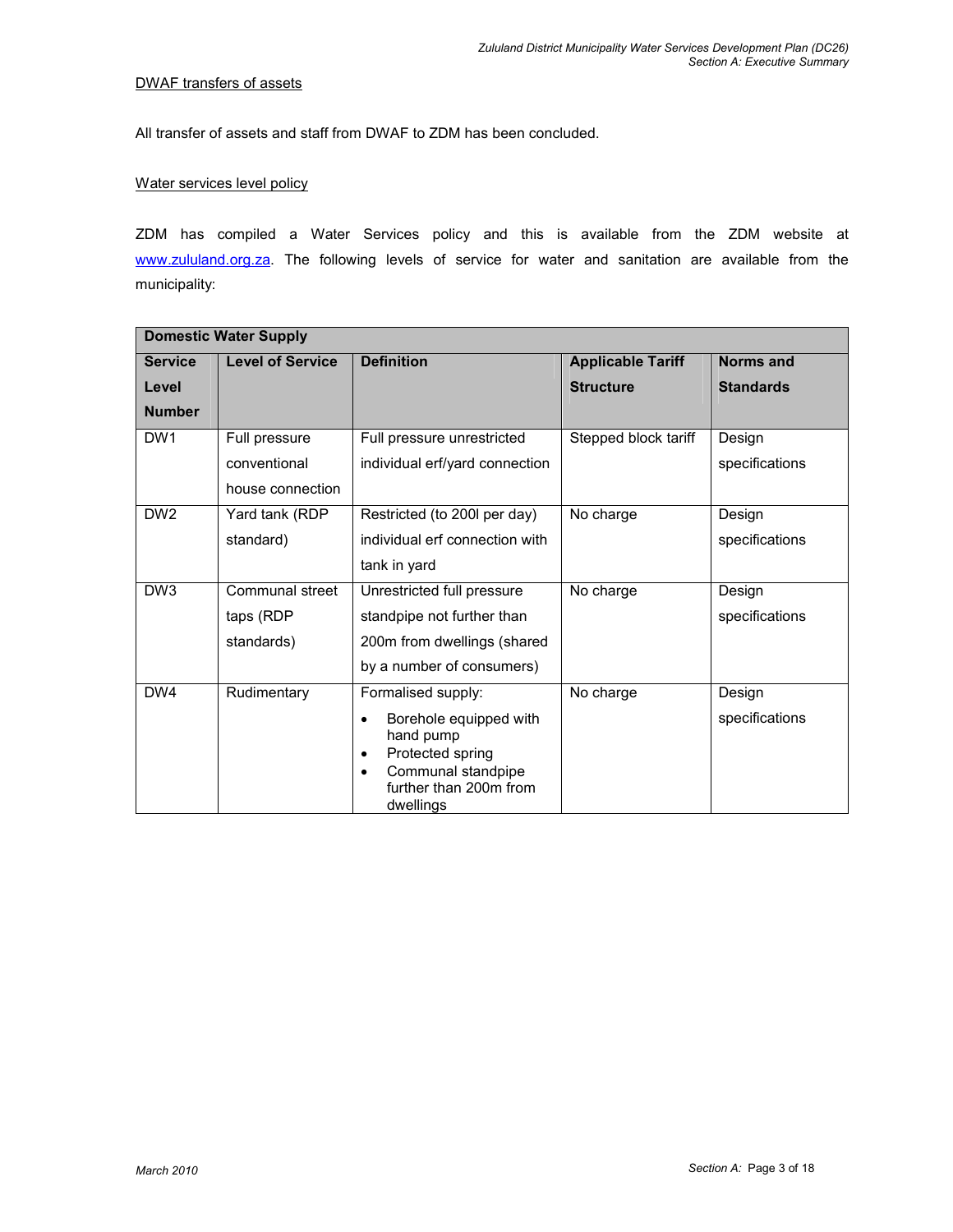|                 | <b>Domestic Sanitation</b> |                                  |                          |                  |  |  |
|-----------------|----------------------------|----------------------------------|--------------------------|------------------|--|--|
| <b>Service</b>  | <b>Level of Service</b>    | <b>Definition</b>                | <b>Applicable Tariff</b> | Norms and        |  |  |
| Level           |                            |                                  | <b>Structure</b>         | <b>Standards</b> |  |  |
| <b>Number</b>   |                            |                                  |                          |                  |  |  |
| DS <sub>1</sub> | Water borne                | Unrestricted connection to       | Water consumption        | Design           |  |  |
|                 |                            | municipal sewerage system        | based tariff             | specifications   |  |  |
|                 |                            |                                  | structure included in    |                  |  |  |
|                 |                            |                                  | water tariff             |                  |  |  |
| DS <sub>2</sub> | Conservancy tank           | Localised temporary sewage       | Rate per load            | Design           |  |  |
|                 |                            | storage facility                 | disposed by              | specifications   |  |  |
|                 |                            |                                  | municipality             |                  |  |  |
| DS <sub>3</sub> | Septic tanks               | On-site disposal (self           | No charge                | Design           |  |  |
|                 |                            | treatment)                       |                          | specifications   |  |  |
| DS4             | Ventilated                 | Dry pit with sufficient capacity | No charge                | Design           |  |  |
|                 | improved pit (VIP)         | on-site disposal based on set    |                          | specifications   |  |  |
|                 |                            | standards                        |                          |                  |  |  |

# A.2 Backlogs

Tables A.2 (a) & (b) below indicate the status in ZDM with regards to water services backlogs in the district.

| <b>WATER</b>  | None or<br>Inadequate | <b>Rudimentary</b>                                              | <b>Communal</b><br>standpipes | Yard<br>connections | <b>TOTALS</b> |
|---------------|-----------------------|-----------------------------------------------------------------|-------------------------------|---------------------|---------------|
|               |                       | <rdp< th=""><th><b>RDP</b></th><th>&gt;RDP</th><th></th></rdp<> | <b>RDP</b>                    | >RDP                |               |
| AbaQulusi LM  | 0                     | 0                                                               | 0                             | 20 350              | 20 350        |
| eDumbe LM     | 0                     | 0                                                               | 0                             | 6 1 6 2             | 6 1 6 2       |
| Nongoma LM    | 0                     | 0                                                               | 0                             | 957                 | 957           |
| Ulundi LM     | 0                     | 0                                                               | 0                             | 6980                | 6980          |
| uPhongolo LM  | 0                     | 0                                                               | 0                             | 4 1 3 5             | 4 1 3 5       |
| Total (urban) | $\bf{0}$              | 0                                                               | 0                             | 38 584              | 38 584        |
| AbaQulusi LM  | 6 3 7 1               | 2 7 0 3                                                         | 264                           | 6 3 8 1             | 15719         |
| eDumbe LM     | 2 7 6 3               | 949                                                             | 1104                          | 4 0 3 3             | 8849          |
| Nongoma LM    | 11 933                | 9936                                                            | 8636                          | 2 5 9 4             | 33 099        |
| Ulundi LM     | 7 566                 | 6624                                                            | 7579                          | 6 5 6 0             | 28 3 29       |
| uPhongolo LM  | 3586                  | 967                                                             | 1033                          | 12 377              | 17 963        |
| Total (rural) | 32 219                | 21 179                                                          | 18 616                        | 31 945              | 103 959       |

## Table A.2 (a): Access to water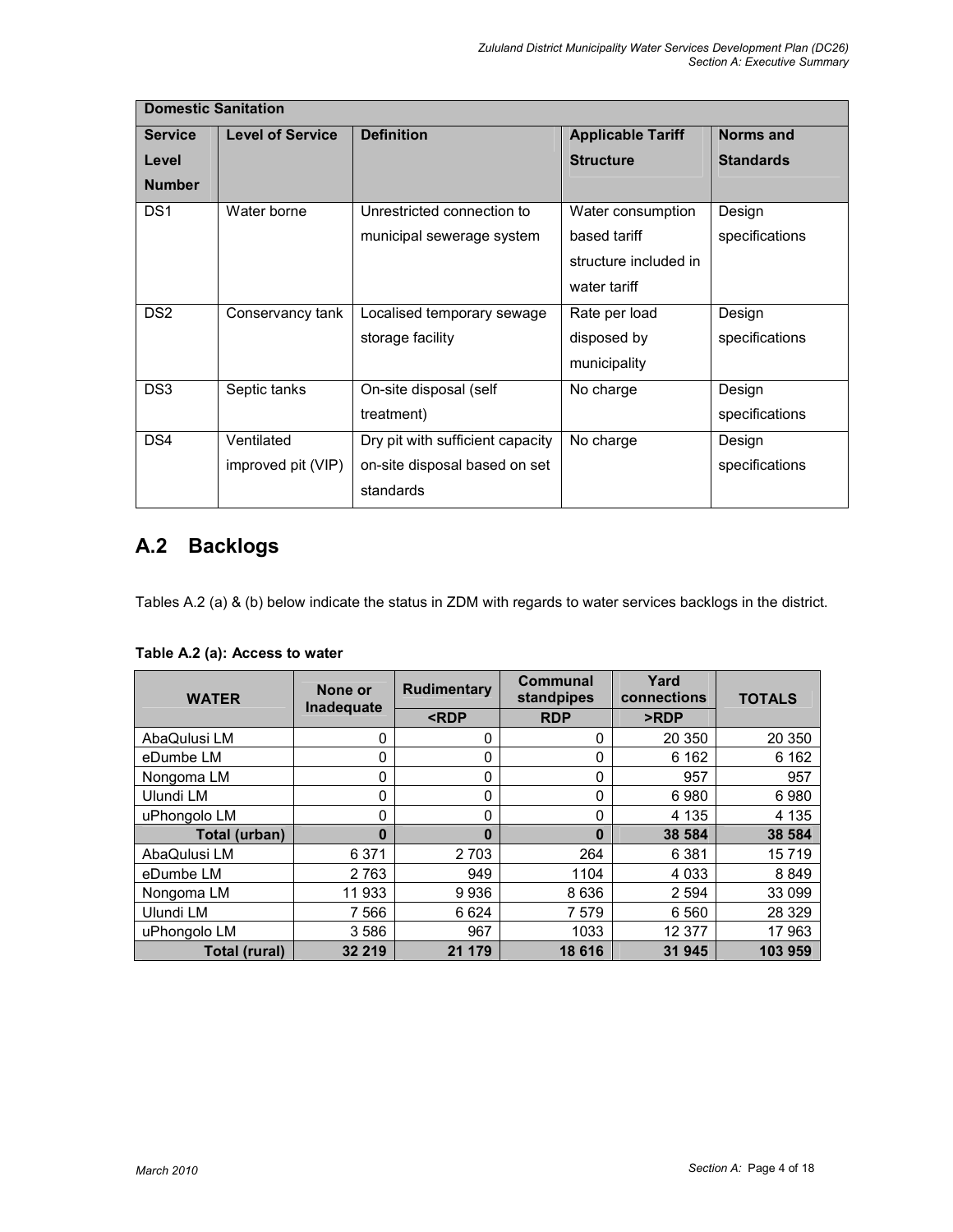| <b>SANITATION</b>         | None or    | <b>VIP</b> | <b>Septic tank</b> | <b>Waterborne</b> | <b>TOTALS</b> |
|---------------------------|------------|------------|--------------------|-------------------|---------------|
|                           | Inadequate | <b>RDP</b> | <b>RDP</b>         | >RDP              |               |
| AbaQulusi LM              | 0          | 0          | 0                  | 20 350            | 20 350        |
| eDumbe LM                 | 0          | 0          | 595                | 5 5 6 7           | 6 1 6 2       |
| Nongoma LM                | 0          | 0          | 0                  | 957               | 957           |
| Ulundi LM                 | 0          | 0          | 0                  | 6980              | 6980          |
| uPhongolo LM              | 0          | 0          | 0                  | 4 1 3 5           | 4 1 3 5       |
| Total (urban)             | 0          | $\bf{0}$   | 595                | 37989             | 38 584        |
| AbaQulusi LM              | 13811      | 1871       | 37                 | 0                 | 15719         |
| eDumbe LM                 | 962        | 7743       | 144                | 0                 | 8849          |
| Nongoma LM                | 28 24 2    | 4857       | 0                  | 0                 | 33 099        |
| Ulundi LM                 | 20 960     | 7 3 2 7    | 42                 | 0                 | 28 3 29       |
| uPhongolo LM              | 5953       | 11 684     | 326                | 0                 | 17 963        |
| <b>Total (rural)</b>      | 69 928     | 33 4 82    | 549                | $\bf{0}$          | 103 959       |
|                           |            |            |                    |                   |               |
| <b>Total (households)</b> | 69 928     | 33 4 8 2   | 1 1 4 4            | 37989             | 142 543       |

## Table A.2 (b): Access to sanitation

## Table A.2 (c): Percentage backlogs (water & sanitation)

| <b>WATER</b>  | <b>Total</b><br><b>Households</b> | <b>Backlogs</b> | % Backlogs | % of Total<br><b>Backlogs</b> |
|---------------|-----------------------------------|-----------------|------------|-------------------------------|
| AbaQulusi LM  | 36 069                            | 9074            | 25.2%      | 17,0%                         |
| eDumbe LM     | 15011                             | 3712            | 24,7%      | 6,9%                          |
| Nongoma LM    | 34 056                            | 21869           | 64,2%      | 41,0%                         |
| Ulundi LM     | 35 309                            | 14 190          | 40,2%      | 26,6%                         |
| uPhongolo LM  | 22 098                            | 4553            | 20,6%      | 8,5%                          |
| Total (urban) | 142 543                           | 53 398          | 37,5%      | 100,0%                        |
|               |                                   |                 |            |                               |

| <b>SANITATION</b> | <b>Total</b><br><b>Households</b> | <b>Backlogs</b> | % Backlogs | % of Total<br><b>Backlogs</b> |
|-------------------|-----------------------------------|-----------------|------------|-------------------------------|
| AbaQulusi LM      | 36 069                            | 13811           | 38.2%      | 19,8%                         |
| eDumbe LM         | 15 0 11                           | 962             | 6.4%       | 1,3%                          |
| Nongoma LM        | 34 056                            | 28 24 2         | 82,9%      | 40,3%                         |
| Ulundi LM         | 35 309                            | 20 960          | 59.4%      | 30,0%                         |
| uPhongolo LM      | 22 098                            | 5953            | 26,9%      | 8,6%                          |
| Total (rural)     | 142 543                           | 69928           | 49,1%      | 100,0%                        |

# A.3 Summary of content

The key information contained in the WSDP is listed below for ease of reference. More detail can be obtained by referring to the respective chapters in the document: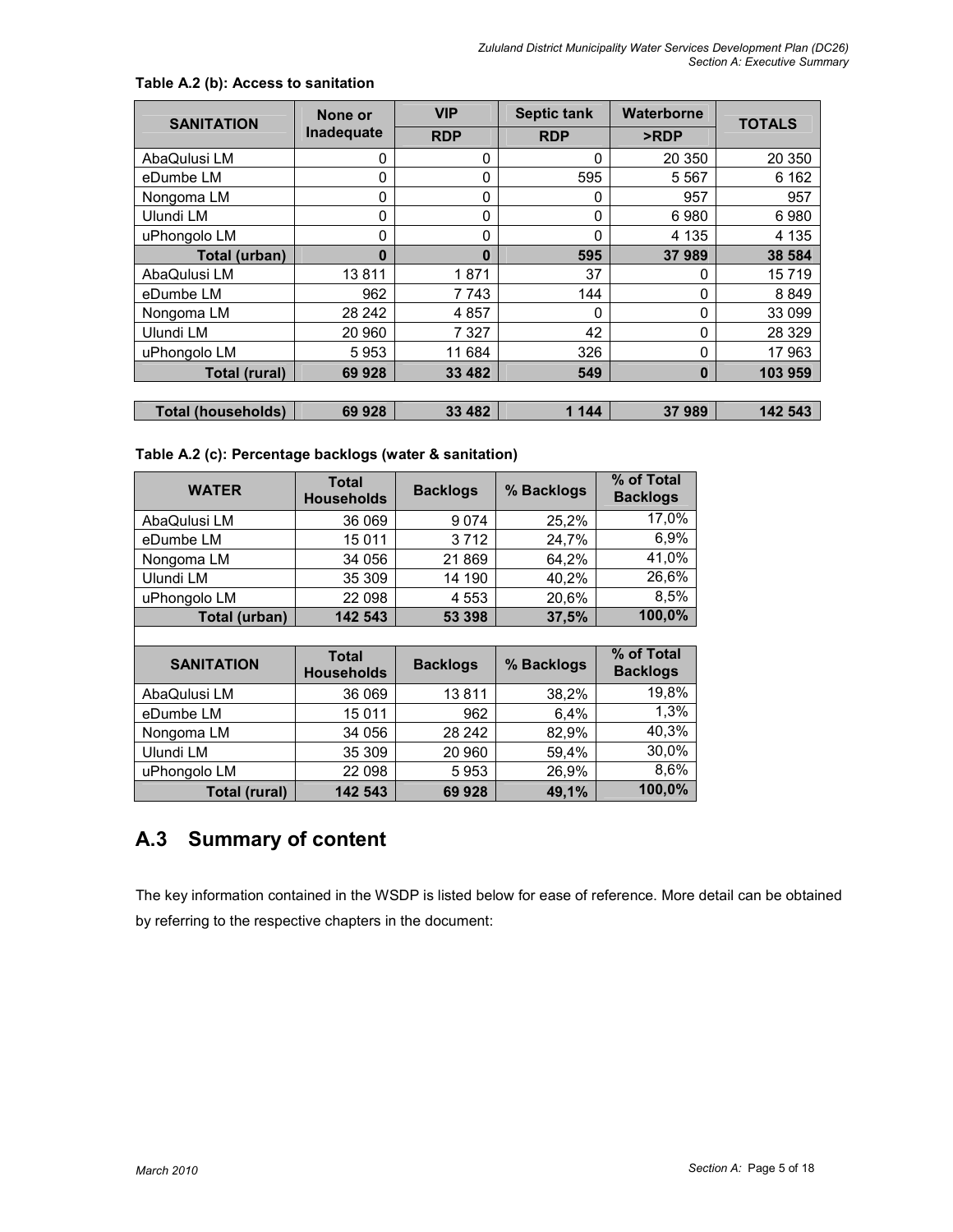## Chapter 1: Socio Economic Profile

The current consumer profile of the district is indicated in Table A.3 (a) below:

| <b>Local Municipalities</b> | <b>Domestic</b> | Industrial/<br><b>Business</b> | <b>Farm Houses</b> | <b>Totals</b> |
|-----------------------------|-----------------|--------------------------------|--------------------|---------------|
| AbaQulusi                   | 20 193          | 157                            | 0                  | 20 350        |
| eDumbe                      | 6 108           | 54                             | 0                  | 6 1 6 2       |
| Nongoma                     | 735             | 222                            | $\Omega$           | 957           |
| Ulundi                      | 6691            | 289                            | $\Omega$           | 6980          |
| uPhongolo                   | 3 9 0 3         | 232                            | 0                  | 4 1 3 5       |
| Total (urban)               | 37 630          | 954                            | 0                  | 38 584        |
| AbaQulusi                   | 15681           | ◢                              | 37                 | 15719         |
| eDumbe                      | 8705            | 0                              | 144                | 8849          |
| Nongoma                     | 33 098          | 0                              |                    | 33 099        |
| Ulundi                      | 28 28 5         | 2                              | 42                 | 28 3 29       |
| uPhongolo                   | 17637           | 0                              | 326                | 17963         |
| Total (rural)               | 103 406         | 3                              | 550                | 103 959       |
| Total                       | 141 036         | 957                            | 550                | 142 543       |

## Table A.3 (a): Current consumer profile (units)

# Chapter 2: Service Level Profile

The current levels of access to water services in the district are indicated below:

|                           | None or    | <b>Rudimentary</b>                                              | <b>Communal</b><br>standpipes | Yard<br>connections | <b>TOTALS</b> |
|---------------------------|------------|-----------------------------------------------------------------|-------------------------------|---------------------|---------------|
| Water                     | Inadequate | <rdp< th=""><th><b>RDP</b></th><th>&gt;RDP</th><th></th></rdp<> | <b>RDP</b>                    | >RDP                |               |
| AbaQulusi LM              | 0          | 0                                                               | 0                             | 20 350              | 20 350        |
| eDumbe LM                 | 0          | 0                                                               | 0                             | 6 1 6 2             | 6 1 6 2       |
| Nongoma LM                | 0          | 0                                                               | 0                             | 957                 | 957           |
| Ulundi LM                 | 0          | 0                                                               | $\Omega$                      | 6980                | 6980          |
| uPhongolo LM              | 0          | 0                                                               | 0                             | 4 1 3 5             | 4 1 3 5       |
| Total (urban)             | 0          | 0                                                               | $\bf{0}$                      | 38 584              | 38 584        |
| AbaQulusi LM              | 6 3 7 1    | 2 7 0 3                                                         | 264                           | 6 3 8 1             | 15719         |
| eDumbe LM                 | 2 7 6 3    | 949                                                             | 1104                          | 4 0 3 3             | 8849          |
| Nongoma LM                | 11 933     | 9936                                                            | 8 6 3 6                       | 2 5 9 4             | 33 099        |
| Ulundi LM                 | 7 5 6 6    | 6 6 2 4                                                         | 7579                          | 6 5 6 0             | 28 3 29       |
| uPhongolo LM              | 3586       | 967                                                             | 1033                          | 12 377              | 17963         |
| Total (rural)             | 32 219     | 21 179                                                          | 18 616                        | 31 945              | 103 959       |
|                           |            |                                                                 |                               |                     |               |
| <b>Total (households)</b> | 32 219     | 21 179                                                          | 18 616                        | 70 529              | 142 543       |

#### Table A.3 (b): Residential consumers: access to water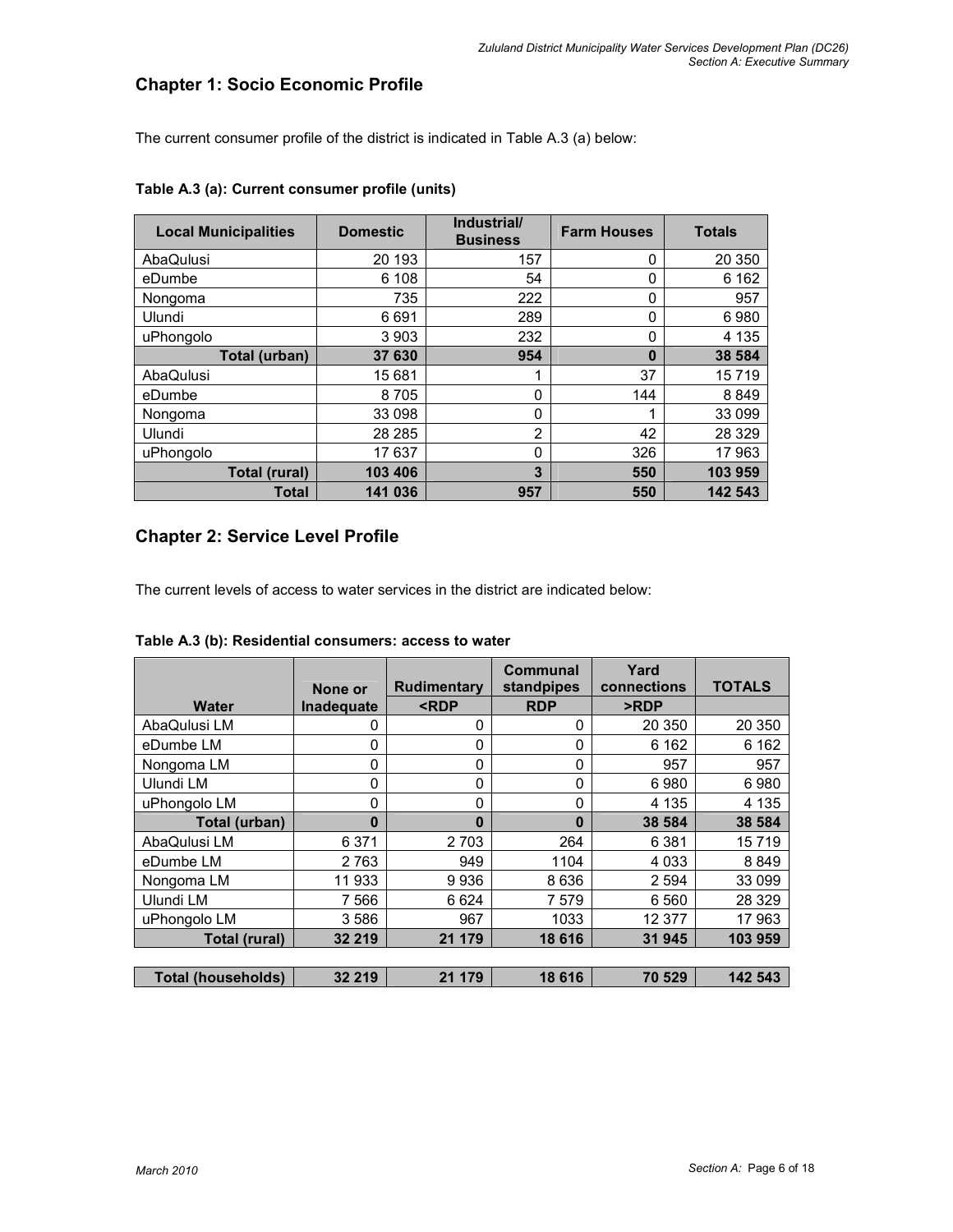|                           | None or    | <b>VIP</b>  | <b>Septic tank</b> | Waterborne |               |
|---------------------------|------------|-------------|--------------------|------------|---------------|
| <b>Sanitation</b>         | Inadequate | <b>RDP</b>  | <b>RDP</b>         | >RDP       | <b>TOTALS</b> |
| AbaQulusi LM              | 0          | 0           | 0                  | 20 350     | 20 350        |
| eDumbe LM                 | 0          | 0           | 595                | 5 5 6 7    | 6 1 6 2       |
| Nongoma LM                | 0          | 0           | 0                  | 957        | 957           |
| Ulundi LM                 | 0          | 0           | 0                  | 6980       | 6980          |
| uPhongolo LM              | 0          | $\mathbf 0$ | $\Omega$           | 4 1 3 5    | 4 1 3 5       |
| Total (urban)             | 0          | $\bf{0}$    | 595                | 37989      | 38 584        |
| AbaQulusi LM              | 13811      | 1871        | 37                 | 0          | 15719         |
| eDumbe LM                 | 962        | 7 743       | 144                | 0          | 8849          |
| Nongoma LM                | 28 24 2    | 4 8 5 7     | 0                  | 0          | 33 099        |
| Ulundi LM                 | 20 960     | 7 3 2 7     | 42                 | 0          | 28 3 29       |
| uPhongolo LM              | 5953       | 11 684      | 326                | 0          | 17 963        |
| Total (rural)             | 69 928     | 33 482      | 549                | 0          | 103 959       |
|                           |            |             |                    |            |               |
| <b>Total (households)</b> | 69 928     | 33 482      | 1 1 4 4            | 37989      | 142 543       |

| Table A.3 (c): Residential consumers: access to sanitation |  |  |  |
|------------------------------------------------------------|--|--|--|
|------------------------------------------------------------|--|--|--|

## Chapter 3: Water Resource Profile

The ZDM falls within the Mfolozi (W2), Mkuze (W3) and Pongola (W4) secondary catchments of the Usuthu/Mhlathuze Water Management Area (WMA)<sup>1</sup>. The aerial extent of the ZDM occupies approximately 22% of this WMA. . The total available water and requirements as at year 2000, based on a 98% assurance of supply within these sub-areas, is summarised in Table A.3 (d). It is evident that apart from the Pongola catchments, water from these sub-areas is currently over-utilised and a deficit is created. However, according to Basson and Rossouw<sup>2</sup>, this deficit is a result of the provision made for future implementation of the Reserve. The Reserve is a legislated requirement of the amount of water required to satisfy the ecological needs of a river system (provisionally estimated at 20%) as well as the basic human needs (that have been established as 25 litres per person per day).

 1 The Usuthu/Mhlathuze WMA is one of 19 areas defined across South Africa in terms of the National Water Act, 1998 (Act 36 of 1998). These WMAs have been defined to improve water resource management within South Africa. With time, each of the WMAs will establish a catchment management agency (CMA) for the regulation and control of water use in the WMA.

 $^2$  Op cit 2 at 23.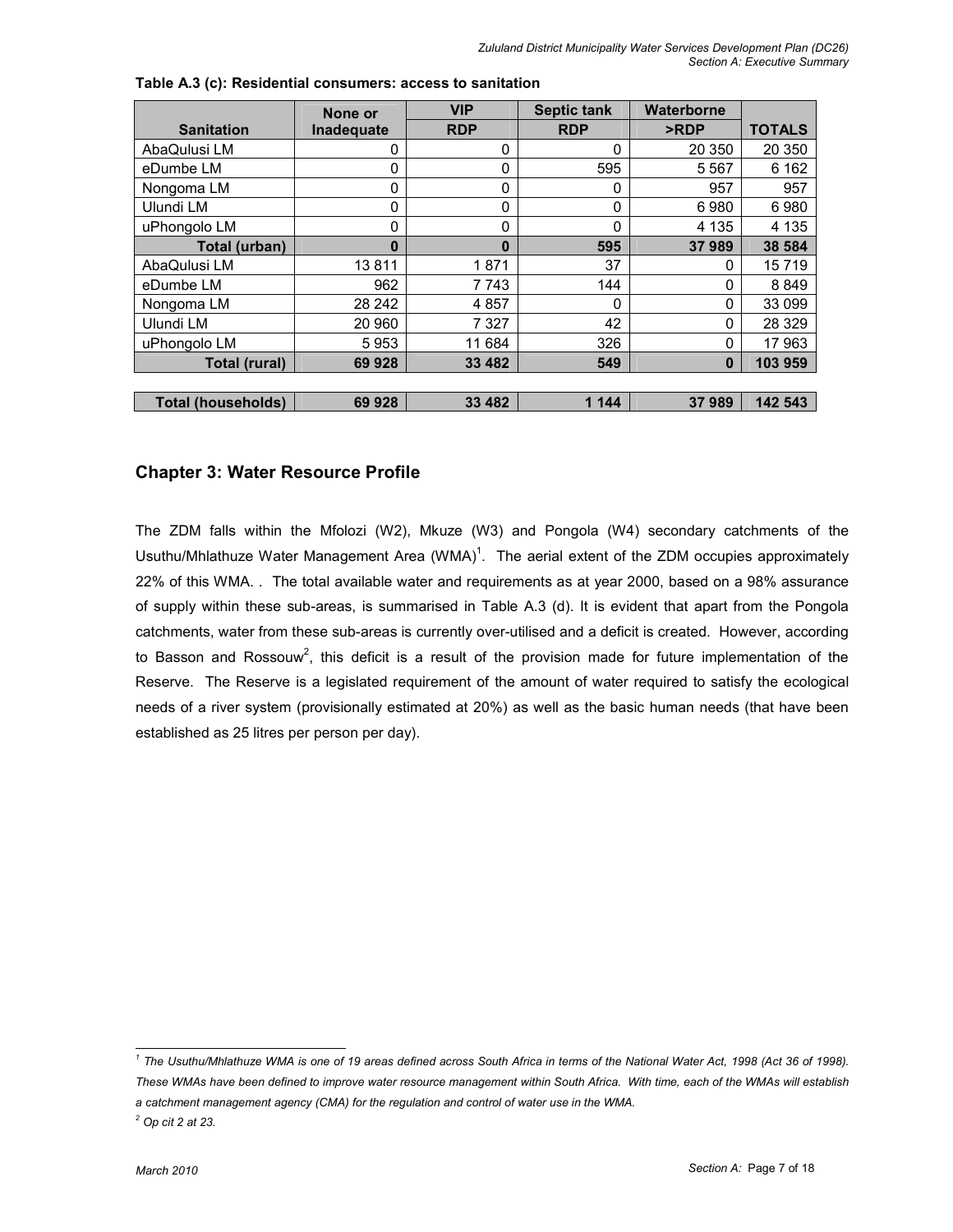Table A.3 (d): Water balance - summary of the water available and required within Zululand District Municipality for the year 2000 (Million m<sup>3</sup> (kℓ) per annum).

|                    |                          |                             | <b>Mfolozi</b> | <b>Mkuze</b>    | Pongola         | Total |
|--------------------|--------------------------|-----------------------------|----------------|-----------------|-----------------|-------|
|                    | Natural resource         | surface water               | 36             | 15              | 616             | 667   |
|                    |                          | groundwater                 |                | 12 <sub>1</sub> | 8               | 25    |
|                    |                          | Irrigation                  |                | 6               | 21              | 32    |
| Available<br>water | Usable return flow       | Urban                       |                | $\Omega$        | $\Omega$        |       |
|                    |                          | Mining & bulk               |                | $\mathbf 0$     | $\Omega$        |       |
|                    | Total local yield*       |                             | 51             | 33              | 645             | 729   |
|                    | Transfers in             |                             |                | 30              |                 | 30    |
|                    |                          | <b>Total available</b>      | 51             | 63              | 645             | 759   |
|                    |                          | Irrigation                  | 51             | 61              | 213             | 325   |
|                    | Consumer groups          | Urban**                     | 12             |                 |                 | 14    |
|                    |                          | $Rural***$                  | 11             | 10              | 61              | 27    |
| Water              |                          | Mining & bulk industrial*** |                | 0               |                 | 5     |
| requirements       |                          | Afforestation****           |                | 6               | 34              | 42    |
|                    | Total local requirements |                             | 80             | 78              | 255             | 413   |
|                    | Transfers out            |                             | 18             | 0               | 30 <sup>1</sup> | 48    |
|                    |                          | <b>Total used</b>           | 98             | 78              | 285             | 461   |
|                    | <b>Balance</b>           |                             |                | $-15$           | 360             | 298   |

Source: Basson and Rossouw (2003).

\*Includes allowance for impacts of the ecological component of the Reserve, river losses, alien vegetation, rain-fed agriculture and urban run-off on yield.

\*\*Includes allowance for basic human needs component of the Reserve (25 ℓ/c/d).

\*\*\*Mining and bulk industrial water uses that are not part of the urban system.

\*\*\*\*Afforestation quantities refer to the impact on yield only.

## Chapter 4: Water Conservation/ Demand Management

ZDM has embarked on an extensive Unaccounted for Water programme (UAW), aimed at understanding the usage of water in the district and to provide guidance to future demand management and waterloss interventions. Specific interventions will be launched at individual schemes to address water losses through:

- Pressure management
- Leak repair programmes
- Meter repair & replacement programmes
- Internal plumbing leaks
- Consumer end-use demand management initiatives

The water demand strategy will focus on a number of ways to ensure the reduction of water demand by consumers, for example:

- Influencing the behaviour of consumers
	- $\circ$  School and public educational and awareness programmes aimed at promoting effective usage of water (brochures, advertising, newsletters, demonstrations, exhibits, informative billing, etc)
	- o Water services tariff that promotes efficient water usage
	- o Any other "win-win" initiatives that could influence consumers positively
- Specific targeted projects like;
	- o Repair plumbing leaks inside properties
	- o Installation of water flow control devices, etc.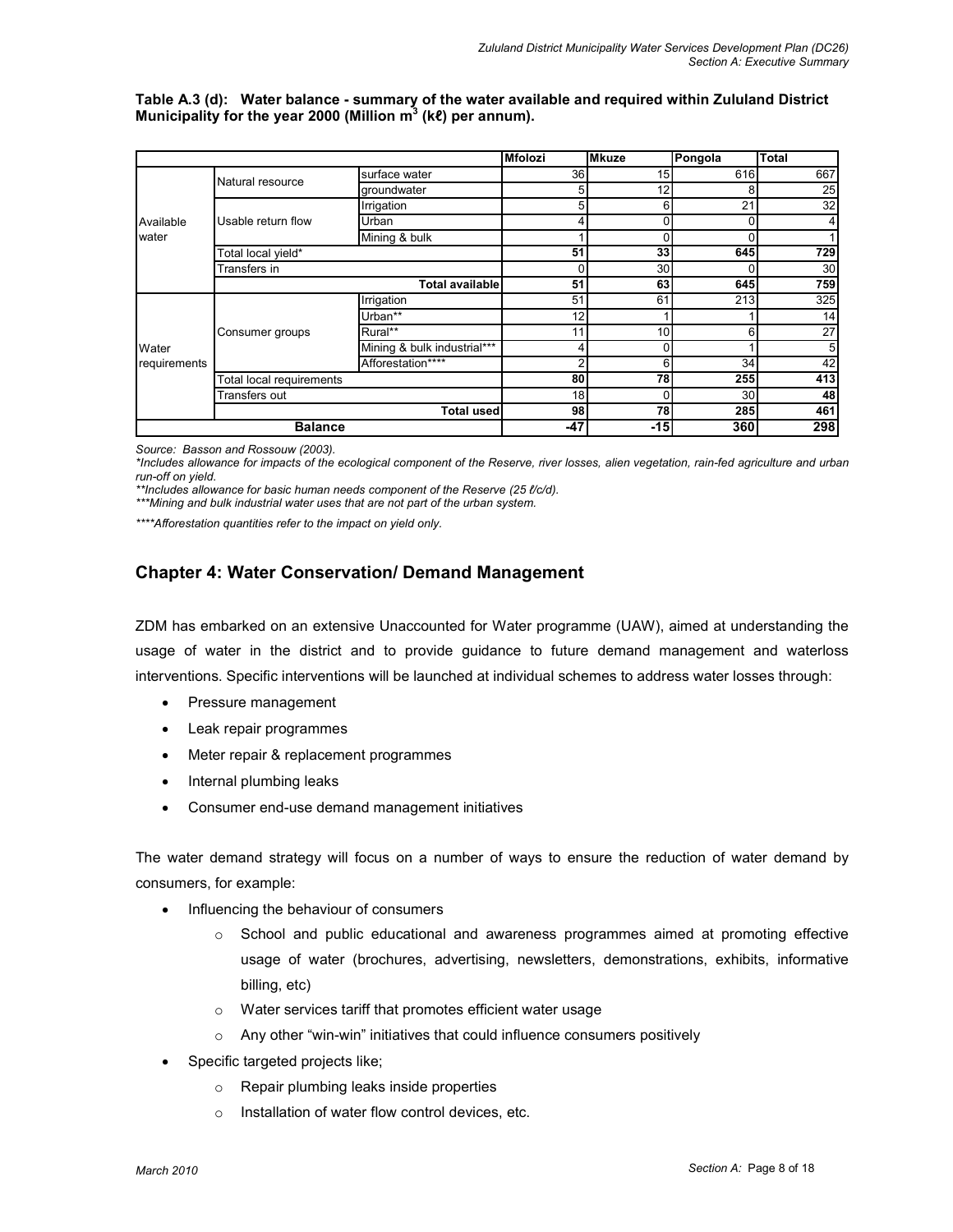# Chapter 5: Water Services Infrastructure Profile

ZDM has done extensive work on the development of a database that will serve as an asset register, but also to be used as the basis for the development of an asset management system and to capture asset related information electronically for ongoing use. The system has been named 'MANZI' and access can be gained on the ZDM website at www.zululand.org.za once the user has been issued with a username and password.

Table A.3 (e) below provides a brief overview of the schemes in the district that have been captured on the MANZI system and a summary of the infrastructure under consideration, as well as a rough estimate of the value of assets. These figures will be refined over time once the asset management system has been rolled out.

Table A.3 (e): Summary of schemes in the district

| <b>Summary Data</b>  | Level of<br>service | Total |
|----------------------|---------------------|-------|
|                      | Above RDP           |       |
| Number of<br>Schemes | RDP                 | g,    |
|                      | Rudimentary         | 117   |

Table A.3 (f) below shows examples of infrastructure data that is currently available on the GIS system and MANZI. Although many gaps still exist in the infrastructure information ZDM is working on getting all information gaps systematically updated.

| Table A.3 (f): Summary of infrastructure components available on MANZI system |
|-------------------------------------------------------------------------------|
|-------------------------------------------------------------------------------|

| <b>Summary Data</b> | <b>Description</b>          | Total            |
|---------------------|-----------------------------|------------------|
|                     | <b>Bulk</b>                 | 175 347km        |
| Km bulk pipeline    | Reticulation                | 963 359km        |
|                     | <b>Bulk Metering points</b> | 58               |
|                     | <b>Pump Stations</b>        | 72               |
| Installations       | Conveyance (Valve)          | 310              |
|                     | Electrical connection       | 66               |
|                     | Source/Abstraction          | 253              |
|                     | Storage                     | 387              |
|                     | Treatment                   | 21               |
|                     | Civil*                      | R 176 869 818.19 |
|                     | Mechanical                  | R 51 655 500.00  |
| Replacement values  | Electrical                  | R 20 449 000.00  |
|                     | Telemetry                   | R 1 090 000.00   |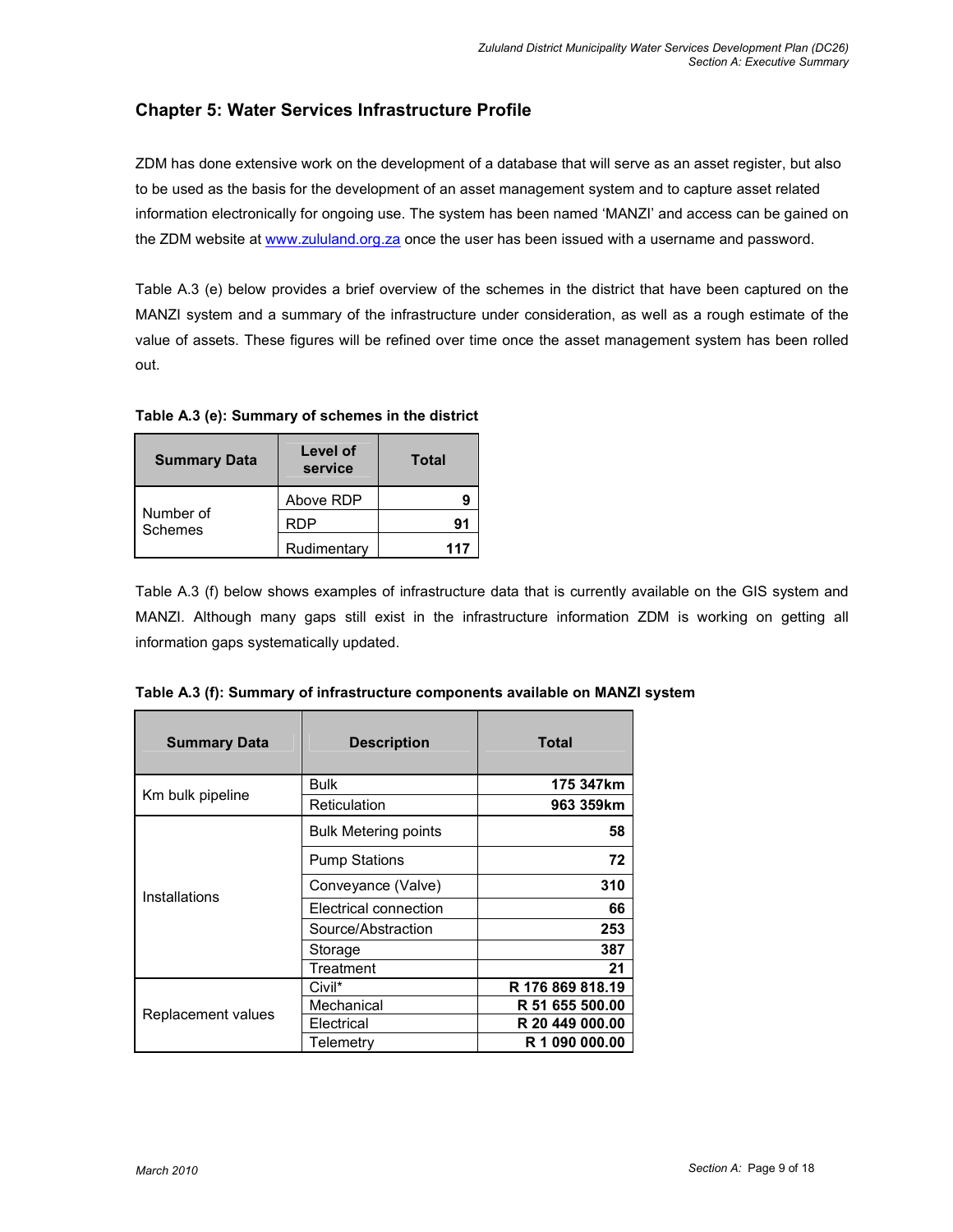## Chapter 6: Water Balance

A first order water balance is presented in Chapter 6 from available data at the time.

## Chapter 7: Water Services Institutional Arrangements

The ZDM Section 78 investigation process was completed in 2007 and the conclusion was that a single Water Services Provider for the entire district (internal department within ZDM) is the preferred water services provision arrangement for the future and that this be implemented progressively. Certain specialised functions were also listed that should rather be contracted out to private business, although still being part of the overall WSP structure. These are services that require skilled personnel that are expensive and difficult to source and that are more cost effective to contract in rather than source in-house, for example electrical/mechanical artisans, certain maintenance functions, etc. The detailed outcome of the Section 78 investigation process is captured in Chapter 7 herewith.

## Chapter 8: Customer Services Profile

The provision of high quality water services to consumers involves good water quality and the reliability of water services. This chapter covers interventions implemented or planned by ZDM to address the above mentioned issues. A customer care charter is being drafted that will be the "contract" with the consumer and will also list the consumer's responsibilities in this regard. Work has been done on the drafting of a customer care strategy and the following key focus areas have been identified:

- To know your customers (complete customer database)
- To develop proper mechanisms for effective two way communication with customers
- To provide affordable, high quality services that are accessible to all
- To empower your consumers through education
- To develop a customer focused organisation
- To develop a customer charter and honour the agreement with the customer
- To accelerate the implementation of appropriate service provision structures

## Chapter 9: Financial Profile

This chapter deals with two financial issues related to water services infrastructure, namely:

- New capital projects
- Operations and maintenance (O&M) of existing infrastructure

The details are contained in Chapter 9 but can be summarised in Tables A.3 (g), (h) & (i) below: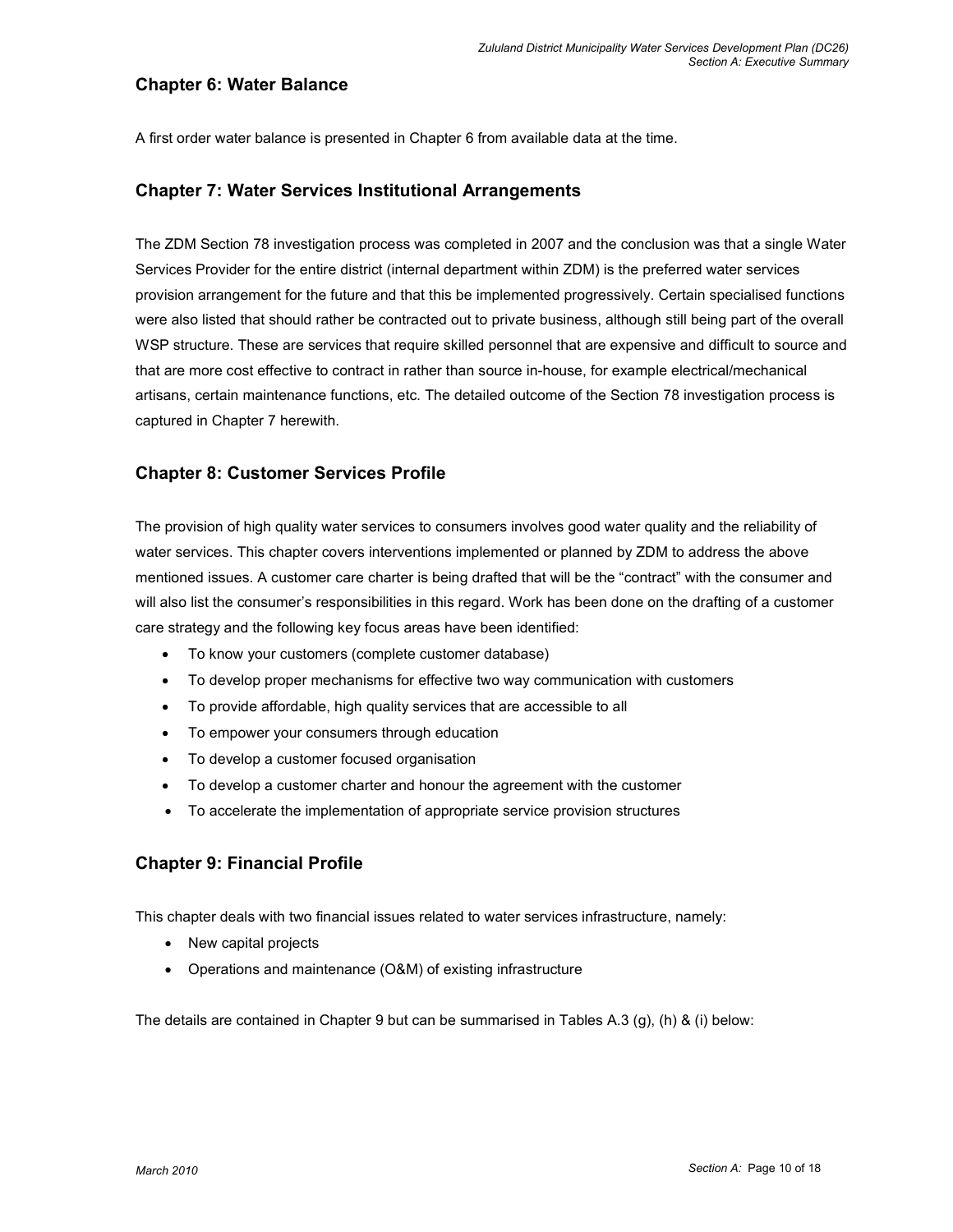| <b>WATER</b>                            |    | Capital<br>requirements |    | 2010/11     |    | 2011/12     |    | 2012/13     |   | 2013/14     |   | 2014/15     |    | >2015         |
|-----------------------------------------|----|-------------------------|----|-------------|----|-------------|----|-------------|---|-------------|---|-------------|----|---------------|
| Regional bulk                           | R  | 747 706 529             | R. | 118 082 700 | R. | 140 246 274 | R  | 132 648 474 | R | 118 142 374 | R | 118 142 374 | R. | 1 120 444 333 |
| Secondary bulk                          | R  | 327 564 922             | R  | 33 737 914  | R. | 40 070 364  | R  | 37 899 564  | R | 33 754 964  | R | 33 754 964  | R. | 148 347 152   |
| Reticulation                            | R. | 157 862 420             | R. | 16 868 957  | R  | 20 035 182  | R  | 18 949 782  | R | 16 877 482  | R | 16 877 482  | R. | 68 253 535    |
| Total capital (new)                     | R. | 3 233 133 871           | R. | 168 689 571 | R. | 200 351 820 | R. | 189 497 820 | R | 168 774 820 | R | 168 774 820 | R. | 2 337 045 020 |
| Regional bulk                           |    | tbd                     |    | tbd         |    | tbd         |    | tbd         |   | tbd         |   | tbd         |    | tbd           |
| Secondary bulk                          |    | tbd                     |    | tbd         |    | tbd         |    | tbd         |   | tbd         |   | tbd         |    | tbd           |
| Reticulation                            |    | tbd                     |    | tbd         |    | tbd         |    | tbd         |   | tbd         |   | tbd         |    | tbd           |
| <b>Total capital</b><br>(refurbishment) |    | tbd                     |    | tbd         |    | tbd         |    | tbd         |   | tbd         |   | tbd         |    | tbd           |
| <b>Total capital</b>                    | R. | 3 233 133 871           | R. | 168 689 571 | R  | 200 351 820 | R  | 189 497 820 | R | 168 774 820 | R | 168 774 820 | R  | 2 337 045 020 |

## Table A.3 (g): Capital requirements: water

## Table A.3 (h): Capital requirements: sanitation

| <b>SANITATION</b>                       |    | Capital<br>requirements  |   | 2010/11                  |              | 2011/12                  |   | 2012/13                  |   | 2013/14                  |   | 2014/15                  |    | >2015       |
|-----------------------------------------|----|--------------------------|---|--------------------------|--------------|--------------------------|---|--------------------------|---|--------------------------|---|--------------------------|----|-------------|
| <b>Bulk infrastructure</b>              | R. | $\overline{\phantom{0}}$ | R | $\overline{\phantom{0}}$ | R            | $\overline{\phantom{a}}$ | R | $\overline{\phantom{a}}$ | R | $\overline{\phantom{0}}$ | R | $\overline{\phantom{0}}$ | R  |             |
| Reticulation                            | R  | $\overline{\phantom{0}}$ | R |                          | R            | $\overline{\phantom{a}}$ | R |                          | R | $\overline{\phantom{a}}$ | R |                          | R  |             |
| VIP toilets                             | R. | 418 168 000              | R | 40 830 800               | $\mathsf{R}$ | 42 398 600               | R | 42 398 600               | R | 42 398 600               | R | 42 398 600               | R. | 207 742 800 |
| Total capital (new)                     | R. | 418 168 000              | R | 40 830 800               | R.           | 42 398 600               | R | 42 398 600               | R | 42 398 600               | R | 42 398 600               | R. | 207 742 800 |
| <b>Bulk infrastructure</b>              |    | tbd                      |   | tbd                      |              | tbd                      |   | tbd                      |   | tbd                      |   | tbd                      |    | tbd         |
| Reticulation                            |    | tbd                      |   | tbd                      |              | tbd                      |   | tbd                      |   | tbd                      |   | tbd                      |    | tbd         |
| <b>VIP</b> toilets                      |    | tbd                      |   | tbd                      |              | tbd                      |   | tbd                      |   | tbd                      |   | tbd                      |    | tbd         |
| <b>Total capital</b><br>(refurbishment) |    | tbd                      |   | tbd                      |              | tbd                      |   | tbd                      |   | tbd                      |   | tbd                      |    | tbd         |
| <b>Total capital</b>                    | R. | 418 168 000              | R | 40 830 800               | R            | 42 398 600               | R | 42 398 600               | R | 42 398 600               | R | 42 398 600               | R  | 207 742 800 |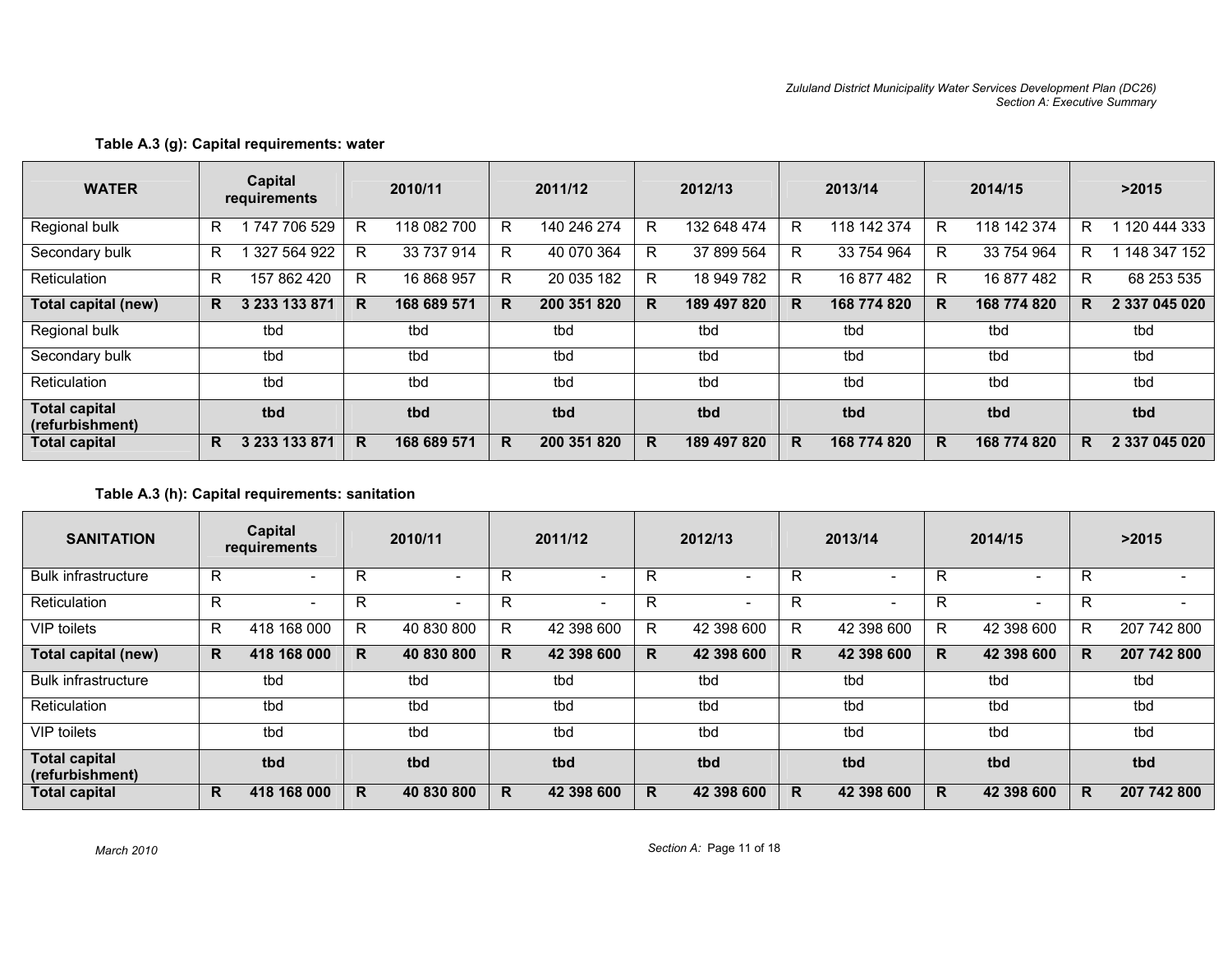## Table A.3 (i)

## Sources of capital income: water

| <b>WATER</b>             |   | <b>Expected Funding</b>  |    | 2010/11                  |    | 2011/12                  |    | 2012/13                  |    | 2013/14     | >2014          |
|--------------------------|---|--------------------------|----|--------------------------|----|--------------------------|----|--------------------------|----|-------------|----------------|
| <b>MIG</b>               | R | 614 314 031              | R  | 143 689 571              | R. | 156 874 820              | R  | 156 874 820              | R. | 156 874 820 | Unknown        |
| <b>DWAF</b>              | R | 111 000 000              | R  | 23 000 000               | R  | 43 477 000               | R. | 32 623 000               | R. | 11 900 000  | <b>Unknown</b> |
| Housing                  | R | $\overline{\phantom{a}}$ | R  | $\overline{\phantom{a}}$ | R  | $\sim$                   | R  | $\overline{\phantom{a}}$ | R  |             | <b>Unknown</b> |
| Other grant funding      | R | $\overline{\phantom{a}}$ | R  | $\overline{\phantom{a}}$ | R  | $\overline{\phantom{a}}$ | R  | $\overline{\phantom{a}}$ | R  |             | <b>Unknown</b> |
| Loans                    | R | $\overline{\phantom{a}}$ | R  | $\overline{\phantom{a}}$ | R  | $\overline{\phantom{a}}$ | R  | $\overline{\phantom{a}}$ | R. |             | <b>Unknown</b> |
| <b>Confirmed funding</b> | R | 725 314 031              | R. | 166 689 571              | R. | 200 351 820              | R. | 189 497 820              | R. | 168 774 820 |                |
| Capital requirements     | R | 3 233 133 871            |    |                          |    |                          |    |                          |    |             |                |
| <b>Shortfall</b>         | R | -2 507 819 840           |    |                          |    |                          |    |                          |    |             |                |

Table A.3 (j)

### Sources of capital income: sanitation

| <b>SANITATION</b>        |   | <b>Expected Funding</b>  |    | 2010/11                  |    | 2011/12                  |    | 2012/13                  |    | 2013/14    | >2014          |
|--------------------------|---|--------------------------|----|--------------------------|----|--------------------------|----|--------------------------|----|------------|----------------|
| <b>MIG</b>               | R | 166 026 600              | R. | 38 830 800               | R. | 42 398 600               | R. | 42 398 600               | R. | 42 398 600 | <b>Unknown</b> |
| <b>DWAF</b>              | R | 2 000 000                | R  | 2 000 000                | R  | $\overline{\phantom{0}}$ | R  | $\overline{\phantom{0}}$ | R  |            | Unknown        |
| Housing                  | R | $\overline{\phantom{0}}$ | R  |                          | R  |                          | R  | $\overline{\phantom{0}}$ | R  |            | <b>Unknown</b> |
| Other grant funding      | R | ۰.                       | R  | $\sim$                   | R  | $\overline{\phantom{0}}$ | R  | $\overline{\phantom{a}}$ | R  |            | Unknown        |
| Loans                    | R | -                        | R  | $\overline{\phantom{a}}$ | R  | $\overline{\phantom{0}}$ | R  | $\overline{\phantom{0}}$ | R  |            | <b>Unknown</b> |
| <b>Confirmed funding</b> | R | 168 026 600              | R  | 40 830 800               | R  | 42 398 600               | R  | 42 398 600               | R. | 42 398 600 |                |
| Capital requirements     | R | 418 168 000              |    |                          |    |                          |    |                          |    |            |                |
| <b>Shortfall</b>         | R | $-250$ 141 400           |    |                          |    |                          |    |                          |    |            |                |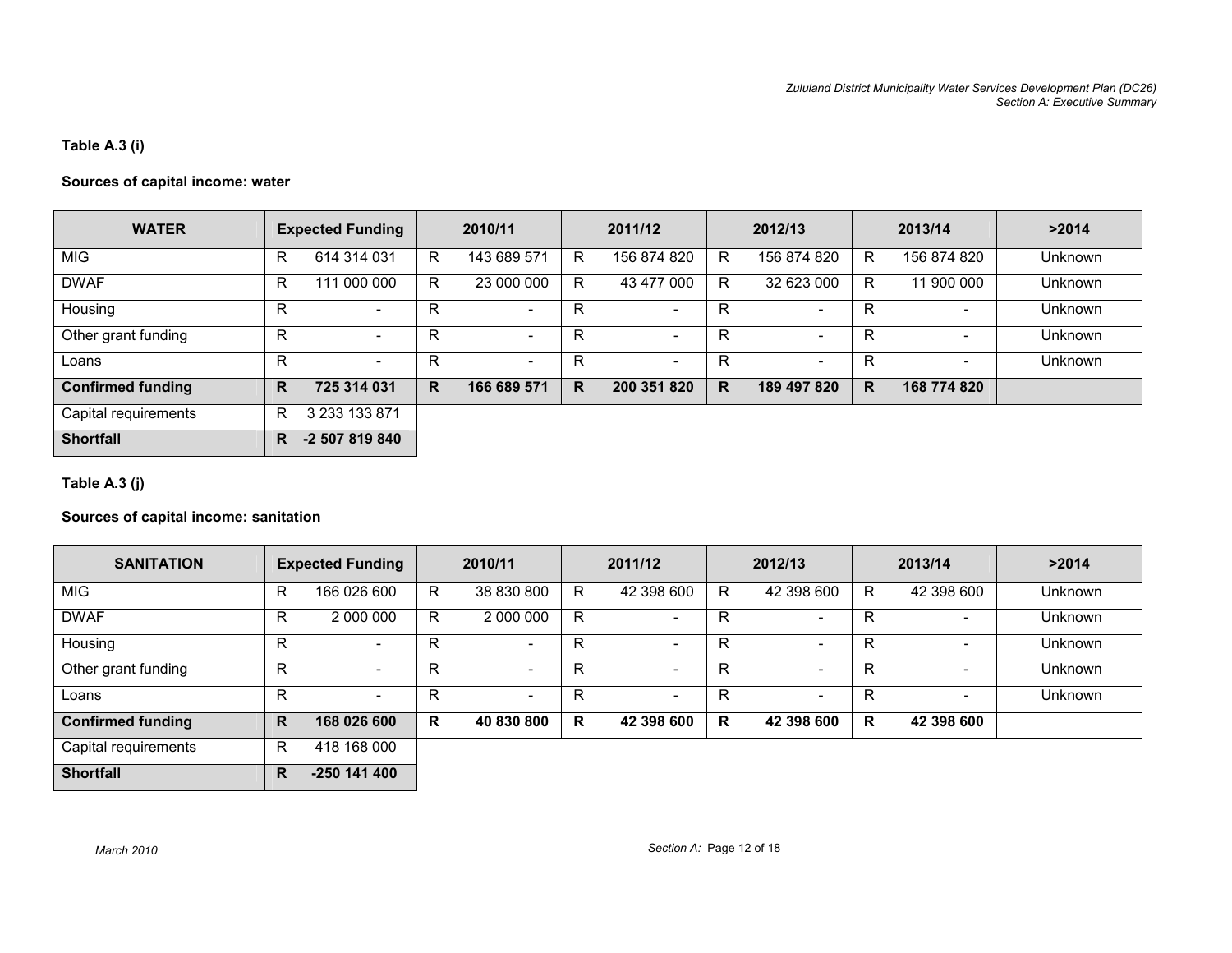| Operating costs and income |   | Total (5 years) | 2010/11       | 2011/12       | 2012/13       | 2013/14          | 2014/15          |
|----------------------------|---|-----------------|---------------|---------------|---------------|------------------|------------------|
| Operational costs          | R | 666 999 959     | R 114 139 090 | R 126 379 291 | R 133 962 049 | R 141 999 771    | R 150 519 758    |
| Personnel costs            | R | 444 666 639     | R 76 092 727  | R 84 252 861  | R 89 308 032  | 94 666 514<br>R. | R 100 346 505    |
| <b>Total O&amp;M costs</b> | R | 1 111 666 598   | R 190 231 817 | R 210 632 152 | R 223 270 081 | R 236 666 286    | R 250 866 263    |
| Equitable share            | R | 003 196 990     | R 170 778 345 | R 190 283 820 | R 201 700 849 | R 213 802 900    | R 226 631 074    |
| Income: sales              | R | 108 469 608     | R 19453472    | R 20 348 332  | R 21 569 231  | 22 863 385<br>R  | 24 235 188<br>R. |
| <b>Total income</b>        | R | 1 111 666 598   | R 190 231 817 | R 210 632 152 | R 223 270 081 | R 236 666 286    | R 250 866 263    |

## Table A.3 (k): Operational costs and income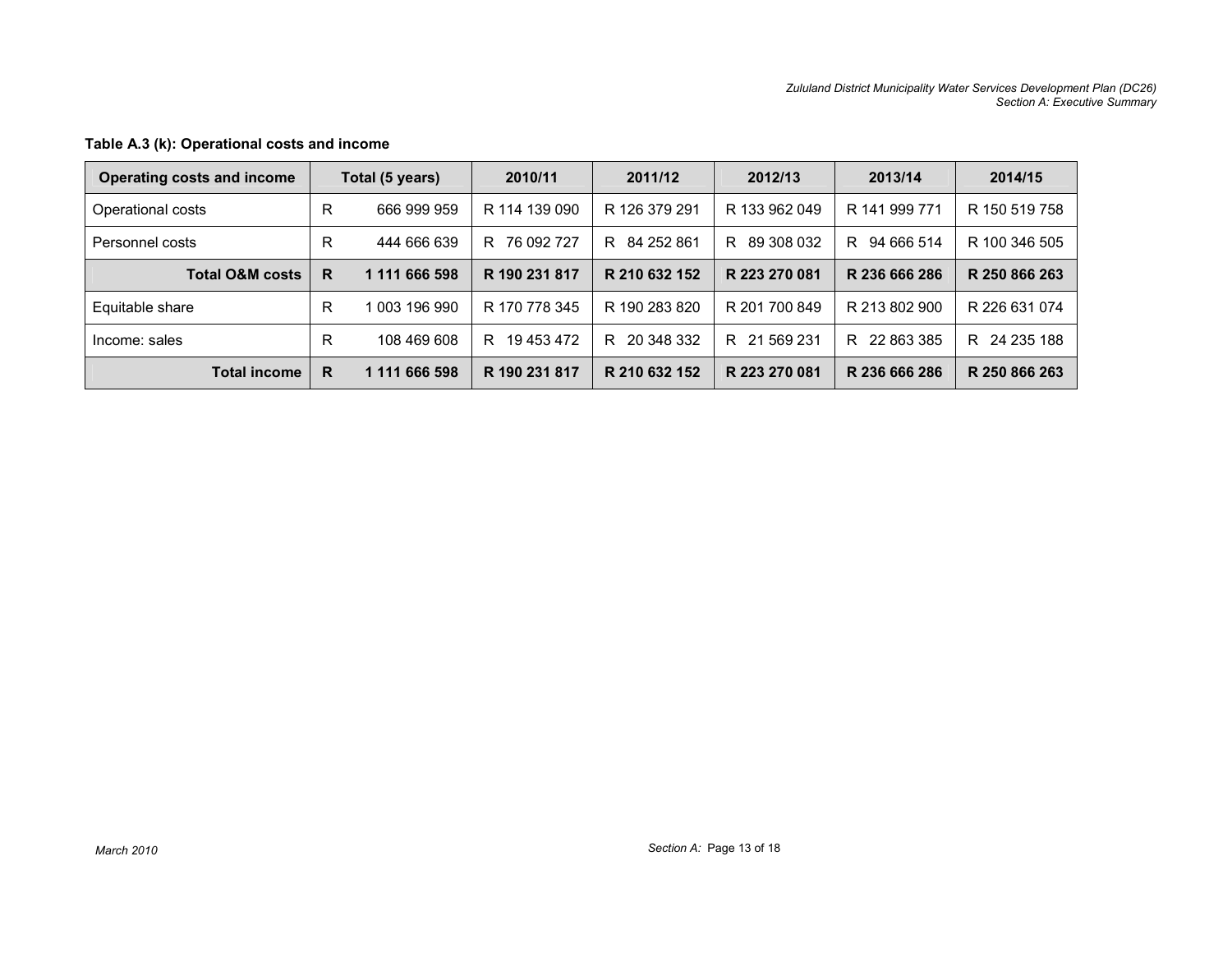### Chapter 10: List of Projects

The ZDM water master plan comprises of ten back-to-back regional water schemes as listed in the table below. The detailed project list included under Chapter 10 herewith lists sub-projects or phases associated with each regional scheme according to the approved progressive roll-out of the scheme. Sanitation is being rolled out on the back of the water roll-out, except for areas where a water service has already been installed but no sanitation was installed at the time. The water and sanitation projects to be implemented over the next 5 years and beyond are listed in detail in Chapter 10 of the document.

# A.4 Background to the area

The ZDM is situated in northern KwaZulu-Natal (KZN). It covers an area of 14,808 km<sup>2</sup> and is divided into five local municipalities (LMs), namely eDumbe (KZ261), uPhongolo (KZ262), Abaqulusi (KZ263), Nongoma (KZ265), and Ulundi (KZ266) (Figure A4.1). The district is predominantly rural with commercial farmland interspersed by protected areas, towns, and dense to scattered rural settlements within traditional authority areas. The majority of these rural settlements are small, making service delivery to these remote areas extremely costly. The ZDM comprises 1,022 settlements divided into 15 urban areas, 64 dense settlements, 290 villages, 547 scattered settlements and 106 farm settlements.

Land use in the ZDM is linked primarily to tenure and the land with the highest agricultural potential is in private ownership and is mostly used for commercial farming or conservation, with low settlement densities. Private farmlands constitute a large portion of the ZDM's land area. The land use potential varies throughout the district, but are predominantly varieties of grassveld and thornveld. Agricultural activities are mainly forestry (eDumbe, Abaqulusi and around Babanango), sugar cane (uPhongolo), livestock (throughout the district), maize, soya beans, wheat, groundnuts, sorghum, vegetables and sub-tropical fruit. These commercial farms mostly have well developed infrastructure and farming systems. The difficulties they experience relate more to broader economic factors than spatial factors and linkages in the ZDM. In recent years, a number of cattle farms throughout the ZDM have been converted into game farms. These may be linked to tourism and conservation in the district.

In contrast, the non-arable land and land with severe limitations to agriculture, fall into the traditional authority areas and are densely settled. These Ingonyama Trust areas support settlement and subsistence agriculture (there is moderate to restricted agricultural potential), with the Traditional Authorities (TAs) for each LM being divided as follows:

- eDumbe LM: Dlamini TA and Mtetwa TA.
- uPhongolo LM: Masidla TA, Msibi TA, Ntshangase TA and Simelane TA.
- Abaqulusi LM: Hlahlindhlela TA and Kambi TA.
- Nongoma LM: Mandhlakazi TA, Matheni TA and Usuthu TA.
- Ulundi LM: Empetempithini TA, Mbata TA, Mpungose TA, Ndebele TA, Nobamba TA, Ximba TA and Zungu TA.

The area forms part of the Pongola, Mkuze and Mfolozi River Catchments of the Usuthu/Mhlathuze Water Management Area that extends from the high lying areas in the north and west to the Indian Ocean in the east. The northern and western edges of the ZDM are characterised by steep terrain. The Skurweberg and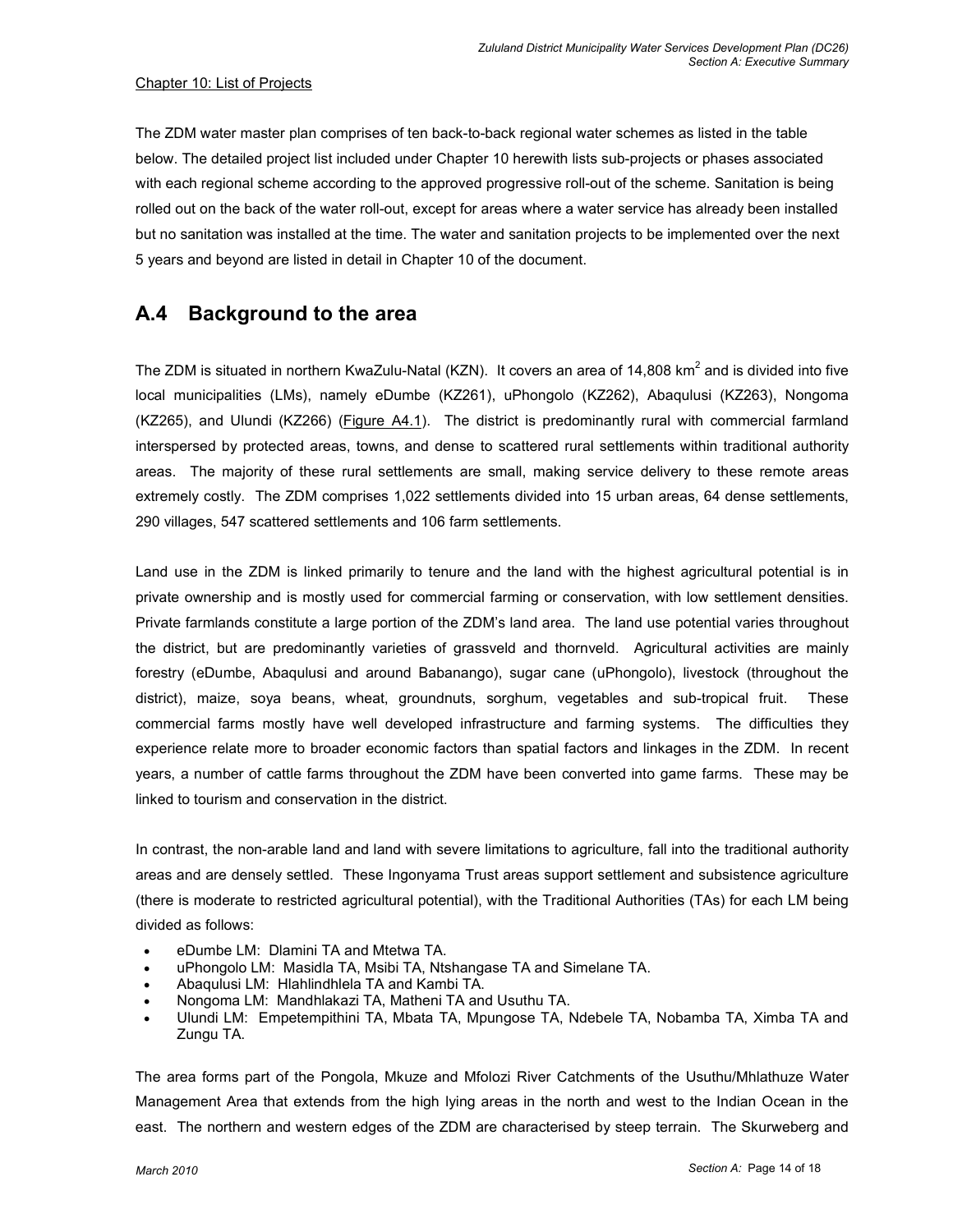Elandsberg Mountains on the Western side of the ZDM are approximately 1,700 m above sea level. In the northeast there are the Lebombo Mountains. In general the topography slopes and gets less steep from west to east, as well as from north to south, consequently all the main rivers flow in this direction. There are some large relatively flat areas between 200 m and 300 m around the town of Pongola, as well as on the lower reaches of the Mfolozi River.

Climatic conditions vary significantly from the northern highlands to the eastern low-lying areas around the town of Pongola. Rainfall is strongly seasonal with more than 80% occurring as thunderstorms between October and March, with the peak months being December to February in the inland areas. Rainfall varies from over 1,000 mm in the north and west, dropping to below 600 mm in the central area around Pongola. The resultant Mean Annual Runoff (MAR) ranges from above 200 mm in the north and west, to below 100 mm in the central areas. Overall the Mean Annual Precipitation (MAP) is 840 mm, and the corresponding MAR 102 mm (12 % of MAP). Annual variability of rainfall is indicated by the historic coefficient of variation of the rainfall record, which ranges from (20 % to 25 %) in the west to greater than 35 % in the Pongola area. In accordance with the rainfall pattern the relative humidity is higher in summer than in winter. Potential mean annual gross evaporation ranges from 1400mm in the west to 1600 mm in the lowveld. The highest mean monthly evaporation is in December and the lowest mean monthly evaporation in June. One strategic dam, namely Pongolapoort/Jozini, has been developed. There is a vast amount of water in the area with both surface resources, as well as good ground water potential.

| Topography<br>type | Percentage of total municipal<br>area |
|--------------------|---------------------------------------|
| Mountainous        | 30%                                   |
| Rolling            | 70%                                   |
| Flat               | 0%                                    |
| Coastal            | በ%                                    |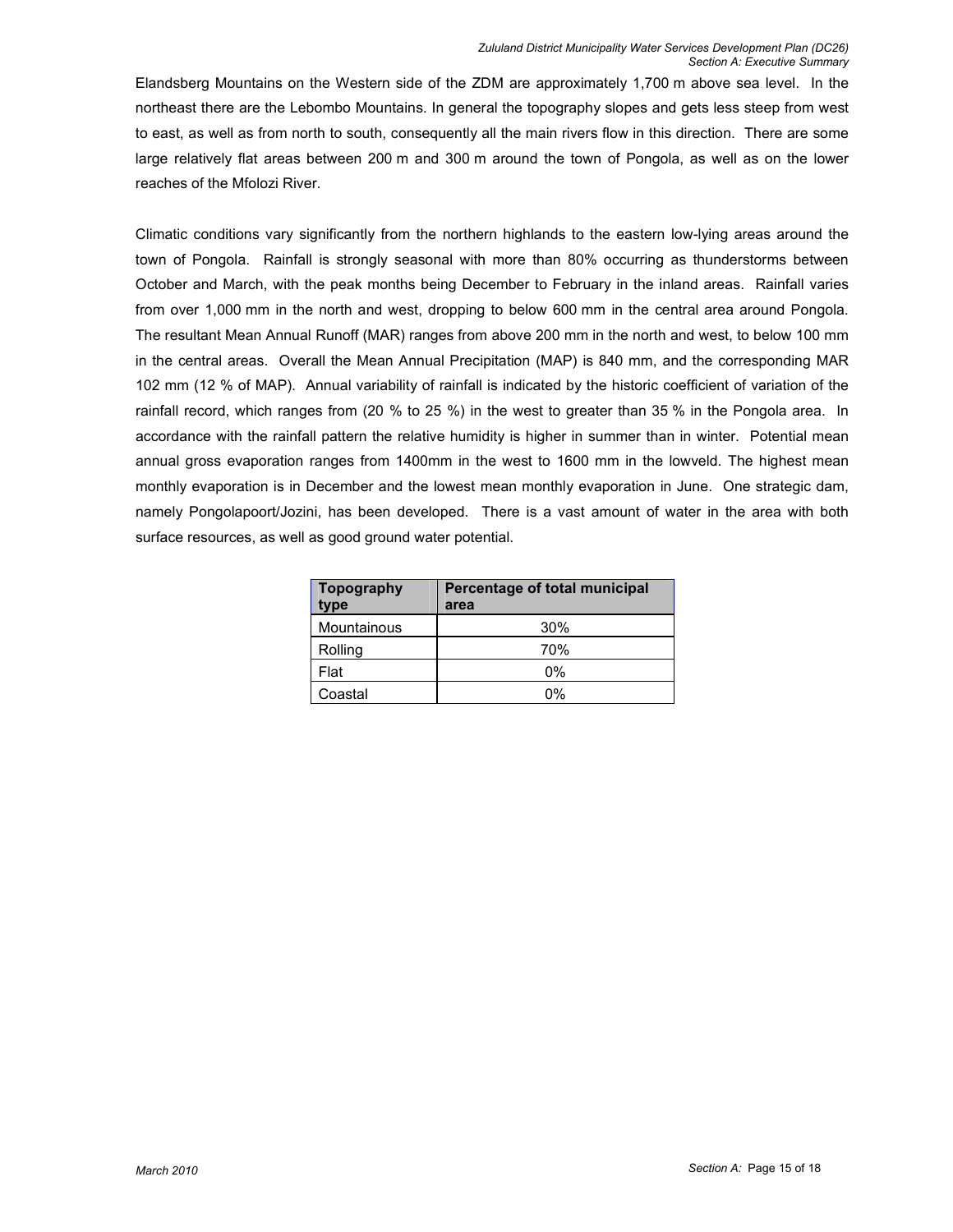

Figure A 4.1: Locality map of Zululand District Municipality.

March 2010 Section A: Page 16 of 18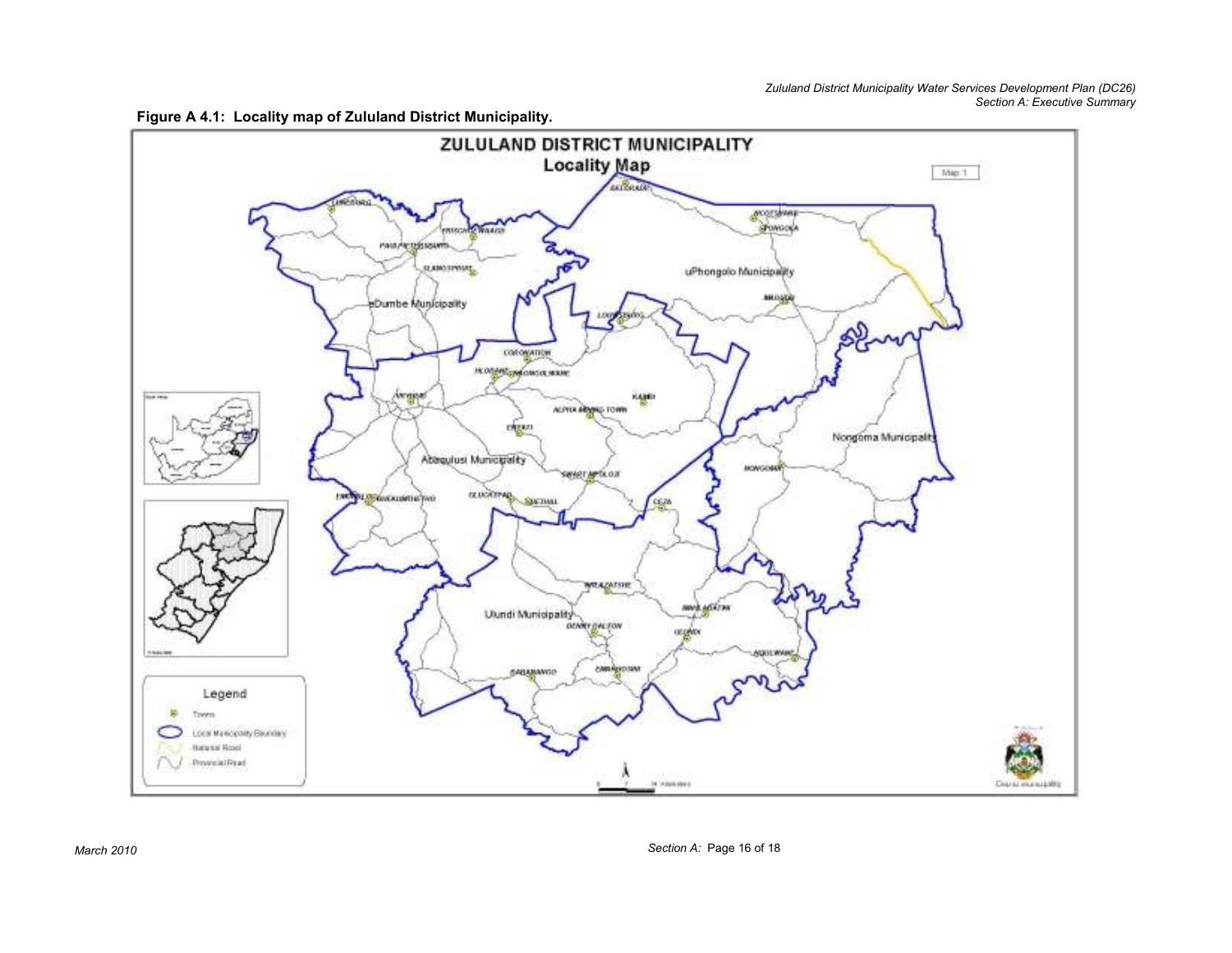# A.5 IDP and WSDP goals

The Integrated Development Plan (IDP) for the ZDM has the following vision and mission statement for the region:

#### IDP vision and mission statement for the municipality

#### Vision

"We, the people of Zululand are proud communities that are committed to the development of Zululand through hard work, integrity and a common purpose."

#### Mission

- To develop an affluent district by:
	- o Optimal delivery of essential services
	- o Supporting sustainable local economic development
	- $\circ$  Community participation in service delivery

Part of the development objectives for Zululand is facilitating the delivery of basic services that include water services (i.e. water and sanitation provision), strengthening the local economy with particular emphasis on tourism, agriculture and small business sectors, and the sustainable use of land and the natural environment. The importance of the vision and objectives in terms of the WSDP is the development of Zululand through the provision of equitable and sustainable water services leading to an improvement in the quality of life. It therefore follows that planning in respect of water services must increase the current level of service throughout the region with an improvement experienced by all. Planning must therefore be sustainable in terms of water resources, material resources, contractor capacity, management capacity, as well as funding and maintenance cost.

The IDP has a number of key development strategies, namely:

- Delivery and coordination of basic services.
- Social issues of communities.
- Sustainability and environment.
- Economic development.
- Build capacity to lead and manage development in Zululand.

All these development strategies will ultimately link to the need and spatial requirement for water services provision. Spatial development within the ZDM is directly related to the provision and availability of water services, therefore development tends to follow sustainable planning in the WSDP and not force water services provision into areas that are currently not economically viable or sustainable to supply.